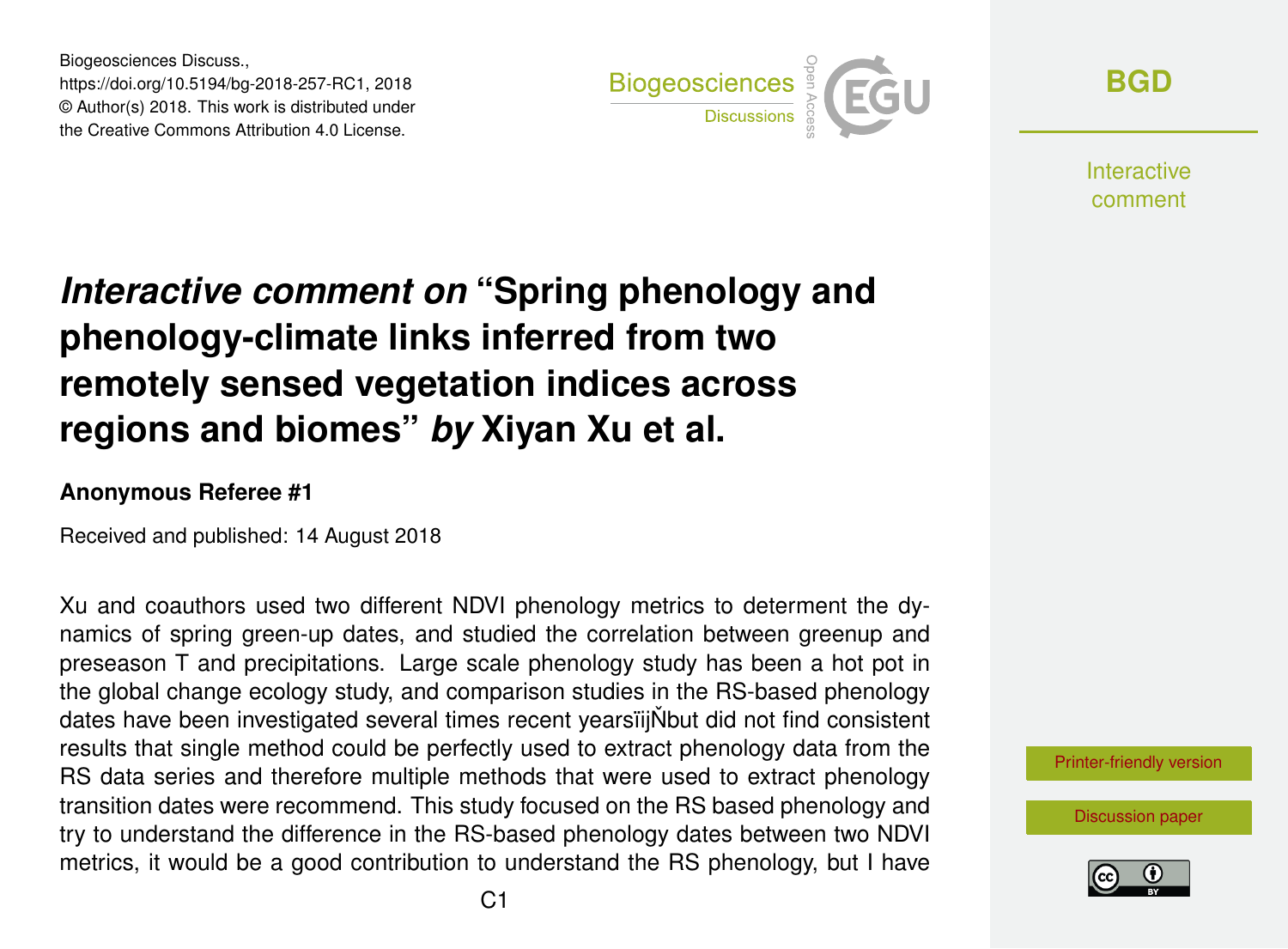several major comments that hopefully can help to improve this analysis. 1) In this study, the authors focused on the AVHRR and MODIS, and found that, over the period 2001-2013, difference in magnitude and sign in spring phenology dates between these two dataset. Even, over the long period, i.e. 1983-2014 using AVHRR, globally delayed spring phenology dates were reported, which is different from the in situ data, as well as many regional phenology studies.Considering large variation in spring phenology, a 10yrs trends may holds large uncertainty in trend analysis. Furthermore, only one single methods, i.e. piecewise logistic method, might be also generate large uncertainty in the green-up extraction. Therefore, I would suggest to apply multiple methods to extract green-up dates. Since large uncertianty in the gridded climate data, validated study using another climate dataset would be suggested, and the reuslts could be put in the appendix. 2) Wrong estimation in preseason and T/Precipitation sensitivity. About the preseason issues, from the figure 3, very large difference preseaon-T were found between MODIS and AVHRR, but using same climate dataset and very similar green-up data, except Tibet and Polar regions, is it possible the large difference related to the statistics method? i.e. the DF is too small, i.e. 2001-2014, and could not be perfectly used to determine the preseason length. Or other climatic issues might affect the phenology process, and thus the effect of precipitation and radiation should be excluded from the preseason estimation. Anyway, the large difference in the preseason estimation is wired, and it would be substantially affect the estimation in the sensitivity estimation. In the temperature/precipitation sensitivity of phenology, only significant relationships were recorded and mapped, but the percentage should also be provided. From the results and figure4, it seems quiet large percentage pixels were removed. if 90% were insignificant and removed, then a mean values across the 10% in T-sensitivity would be nonsense. I would suggest to provide all data, both insignificant and sig correlations, and calculate the mean values and provide the percentage of sigs. 3) the reference should be provided in many arguments, such as L37, what's means of several changes? need references; L114, need references, also why moisture? generally by T and photoperiod, rather air or soil moisture..

## **[BGD](https://www.biogeosciences-discuss.net/)**

Interactive comment

[Printer-friendly version](https://www.biogeosciences-discuss.net/bg-2018-257/bg-2018-257-RC1-print.pdf)

[Discussion paper](https://www.biogeosciences-discuss.net/bg-2018-257)